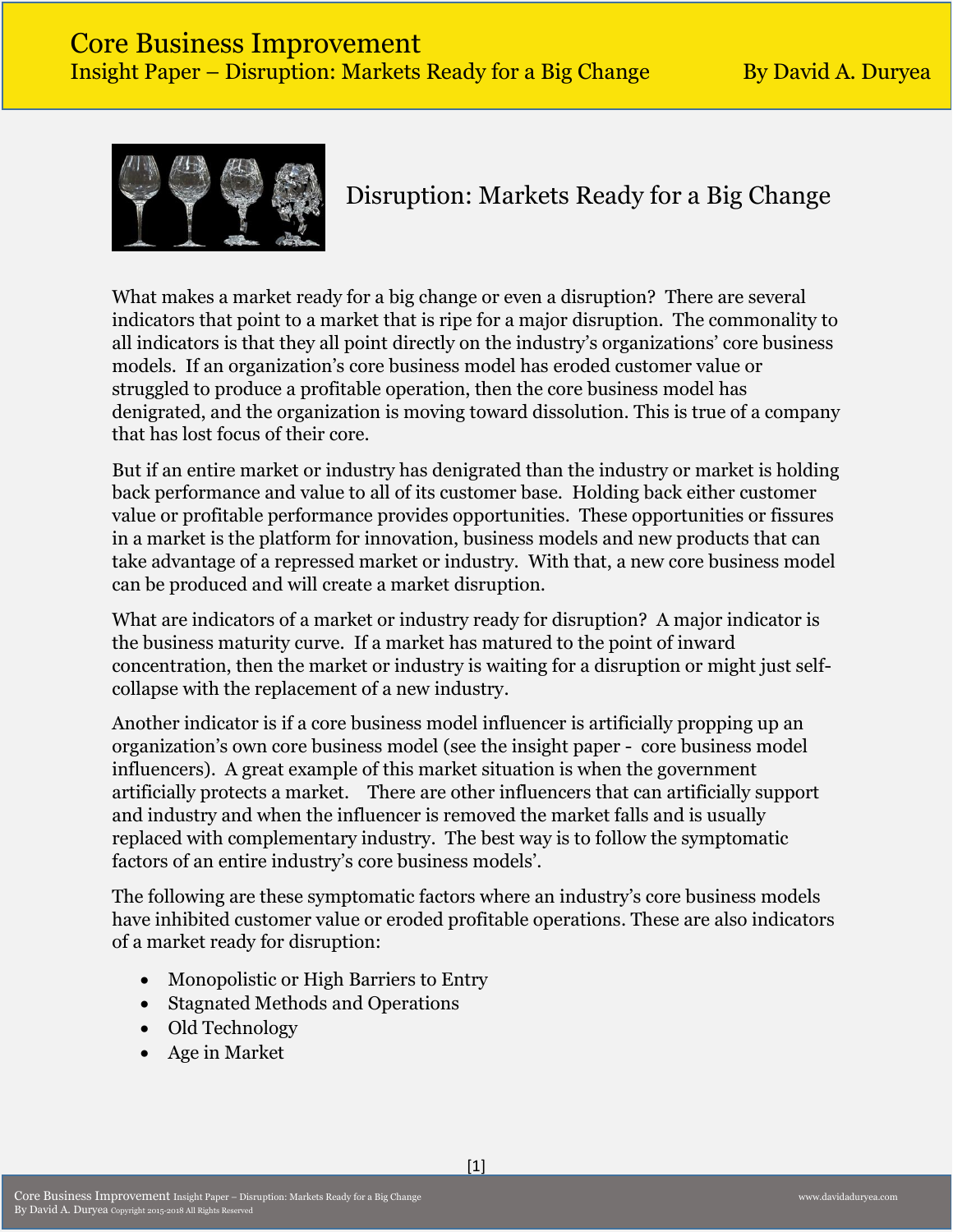### **Monopolistic Markets / High Barriers to Entry**

Monopolistic markets, old technology and methods tend to stagnate and lead to a situation that fails to improve performance for their customers. Organizations erode their differentiators in these markets and create entry barriers solely based on significant capital requirements or perceived complexity. These barriers are the exact situations that have provided great opportunities for modernization and disruption. Innovators have identified this softness and leveraged technology to redefine business models into modernized, core business models with updated operations, products and services.

This is the great sign of disruption is an industry that is in a monopolistic or stagnate market. A new core business model will uniquely serve customers' in a profitable way. Leveraging technology in a stagnate market is the opportunity to break the old and create a new, innovative way to serve customers. We have seen this in the past with innovative companies like Netflix, Uber, Tesla and Lemonade. These companies disrupted their industry by harnessing new core business models created from innovative operational models and technologies.

#### **Stagnate Operations or Technology**

Another indicator is the industries common age in the market or old technology of each company. Either issue can be an indicator that an operation, technology can produce a new core business model that that will radically impact a market and cause a disruption.

There are many organizations that in this situation. They find their core business model is lost and drifting requiring a major upgrade in operational performance with either new methods or innovation. They rush to try and implement new methods but fail because they do not have the right experience or understand to where their industry is heading.

Sometimes all that is a operation or technology refresh and old core business models will be revitalized. This is especially true if a new core business model has been produced by "hyper-fusion" based core business model.

# **Hyper-Fusion – Basis for Many Disruptions**

Hyper-fusion is when innovation itself re-constructs industry based operations by leveraging technology fused with core business model processes. In a sense the only way a process could be performed is the technology itself. When the technology is driving many aspects of an organization's core business model then the operation, process and customer services is fused to one delivery.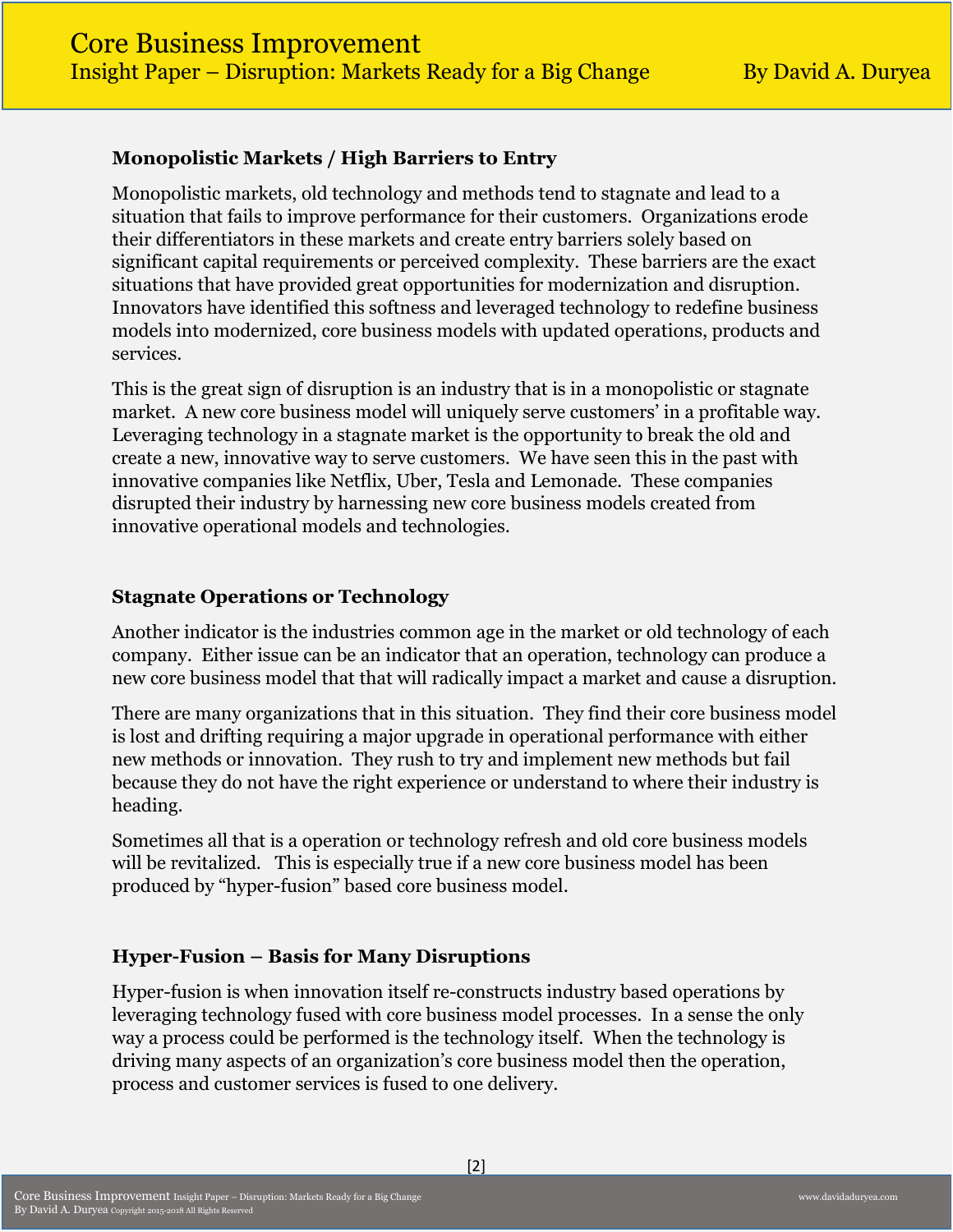Businesses are leveraging more and more digital and advancements in technology to enable their operation. In a sense we are seeing the operation fused with this new technology to gain higher and higher levels of productivity. Hyper-fusion blurs the lines of business operation and innovation. When companies are producing process that are literally driven by the technology itself, we will then see a major shift in ability, functionality and productivity. This "hyper-fusion" of technology and business models are producing operations that have generated a paradigm shift and why we are seeing complete disruptions in many industries.

Some projected examples are in the content delivery, transportation, financial riskbased and energy markets. What is enabling these "hyper-fusion" based companies are artificially intelligence, machine learning, deep learning, modeless event analysis and continuous risk analytics engines. Soon new process methods will be produced that have not been able to attain because the innovation will have taken on many aspects of the "intelligence" that could not have been harnessed before. Hyper-fusion will be a significant part of disruptive core business models.

#### **Markets Ripe for Disruption**

What are signs to find disruption opportunities?

So, where there is a market convergence or concentration there is a great opportunity for those special innovators. The ones that have the vision to take advantage of the market softness and leverage innovation to do something great for the customer. That is the opportunity and the market that is ripe for a disruption.

So, what are some of the markets that may be in this situation? Based on current trends and innovation that is ready to impact industries I have identified a few potential markets that are very ready for a major disruption.

- Transportation / Distribution
- Insurance / Life Insurance
- Energy Management
- Telecom / Content Distribution
- Asset Valuation

**Transportation / Distribution – Previous transportation disruption was produced** with a new method or logistics process exemplified by FedEx and other carriers. The current disruption is about the transport vehicle itself. This opportunity is very current as new innovation has become reality quickly leveraging electric trucks that have been announced by automakers including Tesla.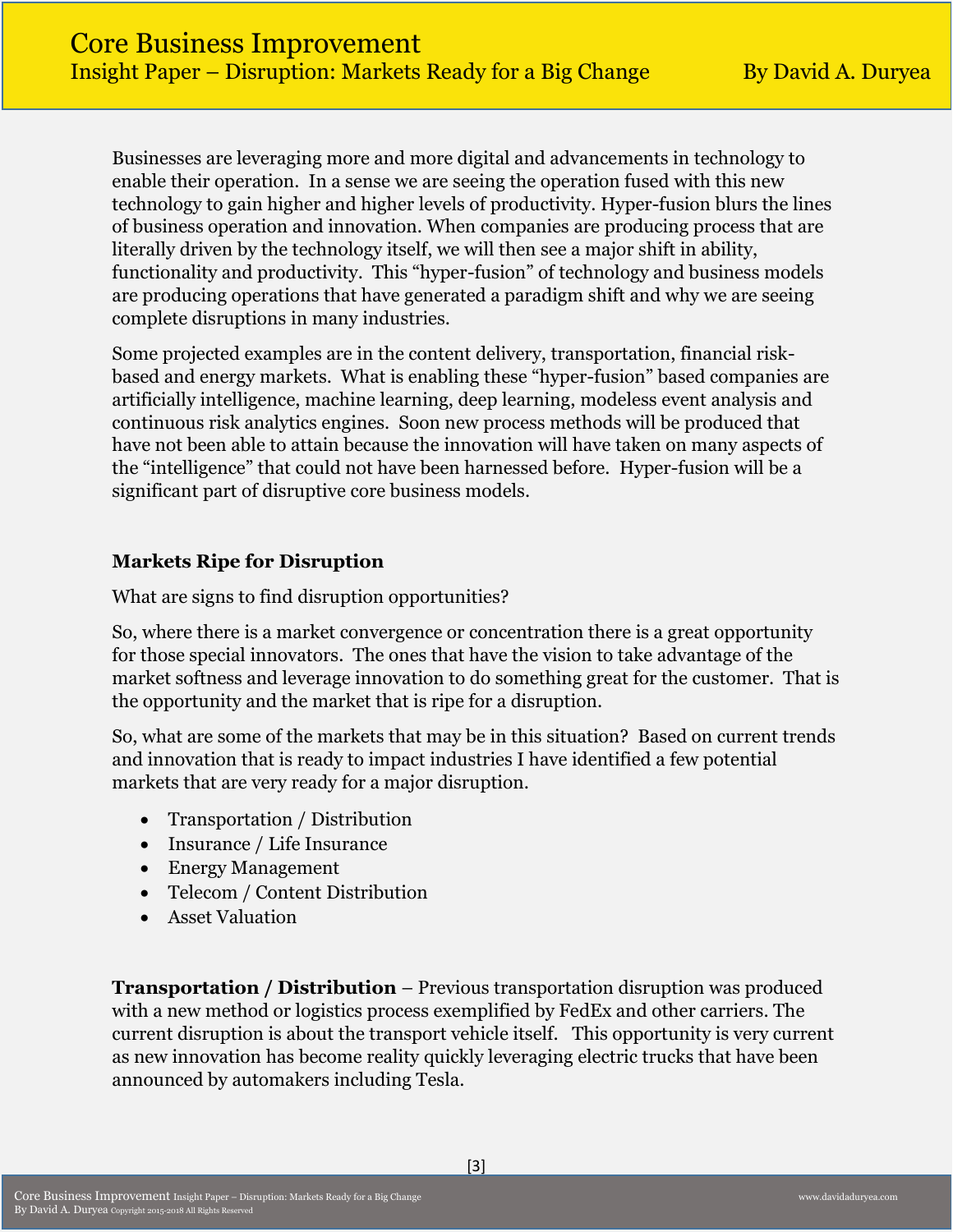# Core Business Improvement Insight Paper – Disruption: Markets Ready for a Big Change By David A. Duryea

But electric trucks are not the only area where transportation disruption will occur. Amazon and other organizations using drones are also driving to disrupt the distribution market. Why, innovation is pushing autonomous and electric transport hard. Electric and automatous vehicles are much cheaper than piloted fossil fuels vehicles. Plus with the advantages of synchronizing directly with fulfillment that will control not only the cost but also the total customer experience. Wait for this one to emerge with electric, autonomous transportation either with flying drones, high end automobiles or straight up trucks.

**Life Insurance** – This one is ripe and ready for disruption. Just about every category for a disruption candidate is met with the Life insurance industry disruption. This is very indicative with many of the top ten industry leaders have completely busted core business model. Meaning that the company's core business models cannot either provide customers with furthering service with a profitable operation.

Many of the organizations are simply leveraging the liquidly generated by ongoing policies to provide investment income revenue. The insurance companies cannot produce ongoing, sustainable profitability with providing straight up life insurance. Why, every point on the list for a market ready for disruption is in the life insurance industry. Old technology, high barriers to entry, operations and methods decades old with no significant improvements. With so many issues and busted core business models the Life insurance industry is just waiting for a new player to use "hyper-fusion" to generate an update, innovative core business model and completely disruption the industry.

**Energy Management** – Energy management of the electric grid is such an important part of sustainable energy platform. Just a 10% increase in productivity could save trillions of dollars of lost electric power and reduce the need for over production of electric power. Saving fossil fuels is great but one side is the consumption side and better demand management to do predicable electric resource management.

With the advancement in two areas and leveraging gaming engines and machine learning, applications could be uses to predict the demand side of electric grid management and significantly reduce the over and lost electricity for power grid management. This would not only cause a disruption in supplying electricity but also significantly change the need to overproduce unneeded powerplants not to mention the trillions saved in energy consumption management.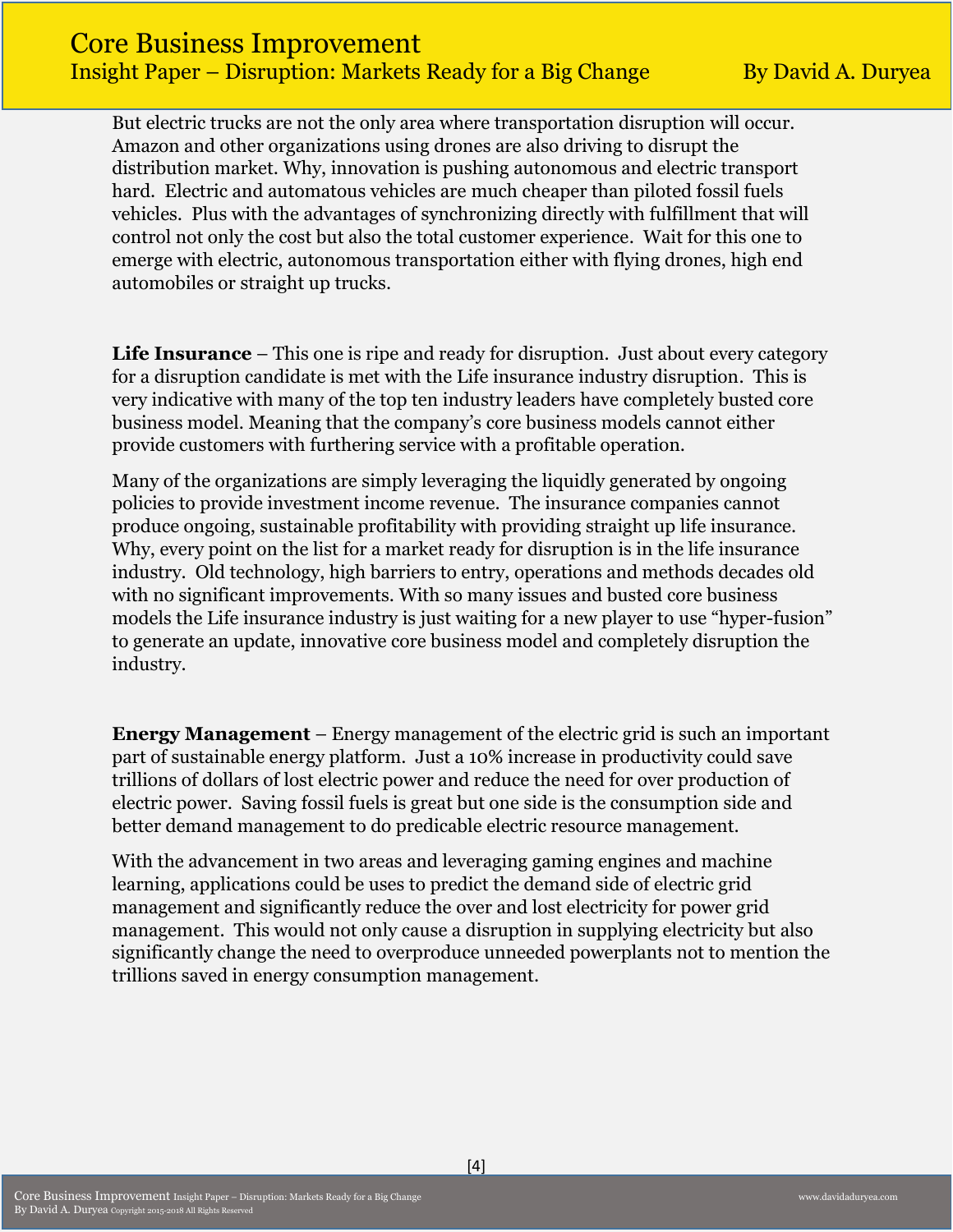**Telecom / Content Distribution** – Telecom is already in a disruption. As is evident with so many new players providing digital services right now for traditional TV content. Players like Hulu, Sony Vue and Direct TV Now, all are providing steamtable services for a fraction of the cost of tradition cable service. In just a few months after the merger of Spectrum and Time Warner Cable, these steamtable services are gaining market share extremely fast.

Also, the internet deliver is changing rapidly. With the growth of fiber transport relays growing in cities, the amount and speed of communication is changing rapidly. Almost gone are home based pones replaced by all mobile devices and soon cable will be replaced by all fiber optics lines as well. This will also change content and content delivery as streamable services will dominate including the continued growth of cloud based technologies.

**Asset Valuation** – Asset valuation is not an industry, but it is a major part of the all industries. Think about it every asset that is utilized for an organizational operation has a value to further its core business model.

A change to the efficiency, accuracy or accessibility to asset valuation will cause a significant change. But for the financial industry, valuation is at the center of the entire industry. Valuation is both an internal operation and for the financial industry it is also a client operation. It is the basis for almost every business decision, contract and transaction. To understand what an asset is valued is to understand cost, revenue and operational impact all at the same time. Think about it, if you could value a fixed asset like a machine, auto, land or even a home with efficiency, accuracy and expediency will impact all industries but the financial industry would be disrupted.

Is such a disruption in the financial industry possible? It is not just possible it it is closer than we think. Innovation with new methods is just waiting for expeditious organization's to enable a new asset valuation and will cause a major disruption. Data science, intuitive process engines and machine learning has change many areas. These innovations will soon be able to leverage and change the way assets are evaluated with a high degree of accuracy which the financial industry has not experienced. There already some new methods and models that emulate real life activity that will get close to higher accuracy and risk tolerance are being developed. The financial market is waiting for a major disruption.

# **Looking for a Disruption**

These are just a few of the markets that are rip and ready for a disruption. The key to any disruption is not just an innovation, method or new technology but the ability for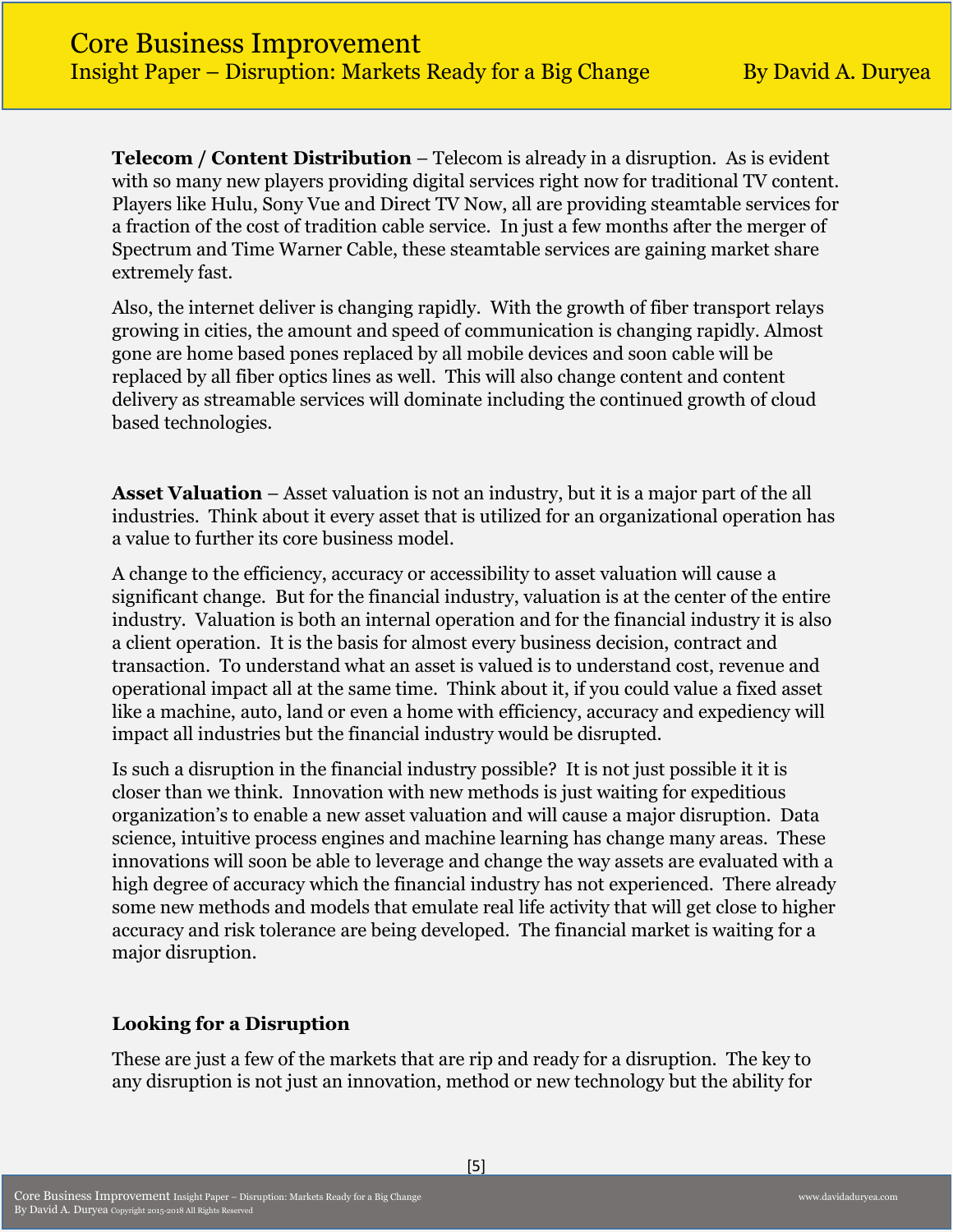the new comer to realize a disruptive core business model. Only then will a market will not only be ready for a big change but also make the disruption complete.

A market disruption is a remarkable occurrence especially when the customer is the winner. But there is so much innovation that it is hard to sort out true when it will develop a true disruption. Not every new business core business model is going to be a market disruption. In fact, many of the new companies do not cause a market disruption at all. Some are just new entrants and some just fail. So how is it that a true market disruption is caused by the entrant of a new core business model?

As mentioned before, a new core business model requires new techniques, methods, innovation and balanced influencers that must all be synchronized to fulfill the law of business reality. When a viable operation with a needed new product is realized, it will produce a new core business model. That will develop a new entrant in the market but not necessarily a disruption. The issue is a disruption.

A disruption takes carful understanding of how a new core business model will serve customers in a profitable way. When Netflix developed its at home service it was unique to the industry. When ATT developed its new digital service it was unique to the industry and when Ford developed its manufacturing process it was unique to the industry.

There still must be a need for the customer and a new business model must perform it in a unique way. The issue for each of these examples were that it served customers in a *radically needed new way*. That is what caused the disruption. Let me show you what I mean. Standard Oil radical changed the industry by suppling stable (safe) oil at a very low cost which was different from the other competitors. Fedex overnight very reliable package delivery service which was different than the standard. Netflix provide DVD rentals directly to the home at a very low cost which was very different from the standard.

In each case the disruption occurs when a product or service is so radically different than the industry standard and is offered at a very high value. That is a radically needed new way at a high value to the customer. That is when a market disruption can occur. Where is the most likely for a disruption? When an industry is so stuck that it is commoditized. A commoditized industry is where a disruption can have the most impact and where many of the disruptions will emerge.

#### **Recap**

There are a number of industries ready for a big change and even the next disruption. I have previously listed a number of some of my favorites. If you look hard you can spot them. With Hyper-fusion there will be many opportunities emerging out there and the next one is right in front you. When it does it is a great thing just like the shattering of old and building a new.